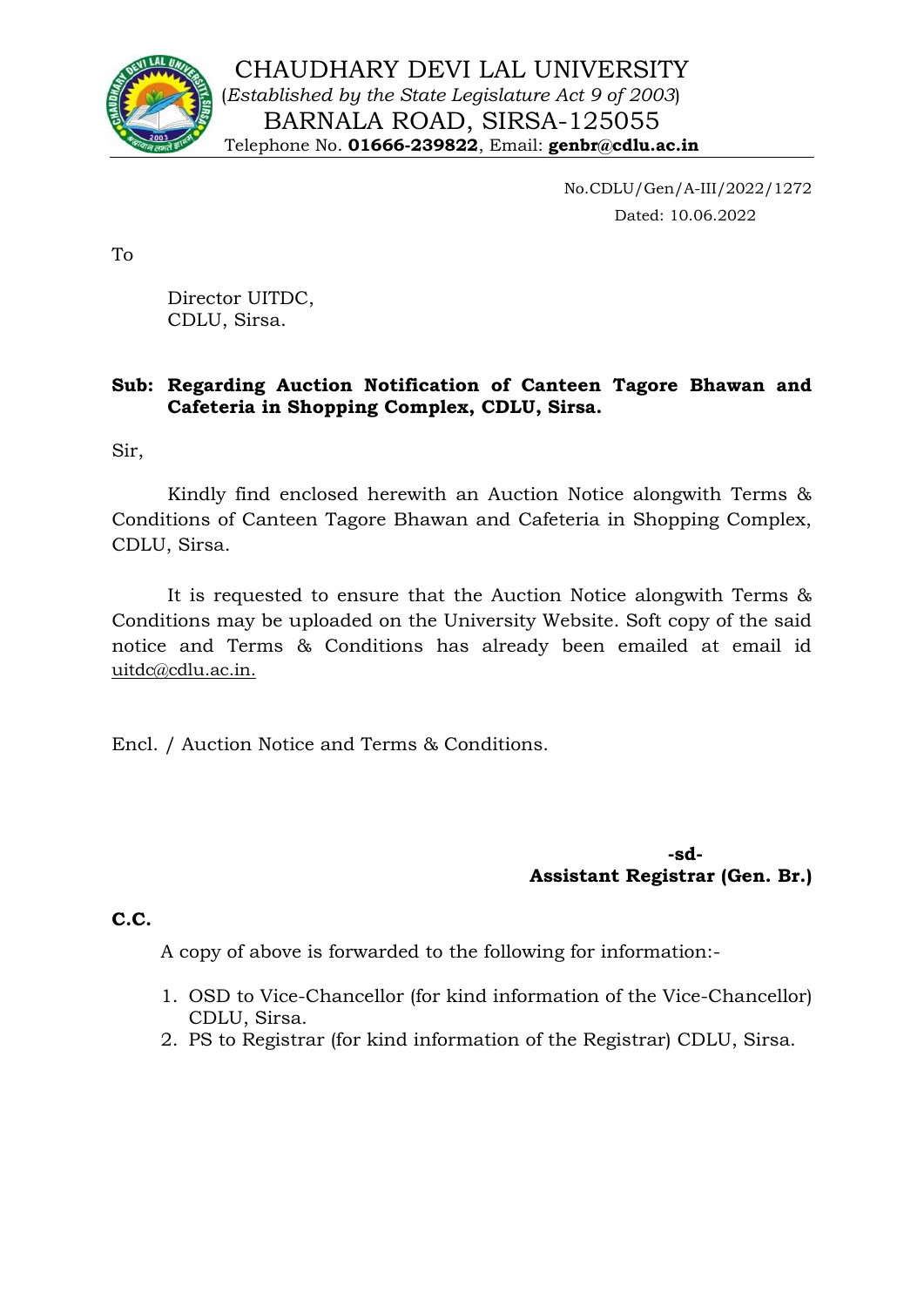

## *Chaudhary Devi Lal University, Sirsa (Established by the State Legislature Act, 9 of 2003.)*

## **AUCTION NOTICE**

Canteen Tagore Bhawan and Cafeteria in Shopping Complex are to be auction on rent basis on **24.06.2022 at 11:00AM** in the Committee Hall, 1st Floor, C.V. Raman Bhawan, CDLU, Sirsa. All interested persons are requested to reach in the Committee Hall on the aforesaid date & time. The size of space and other terms and conditions will be provided at the time of auction. This information shall also be made available on the University Website www.cdlu.ac.in.

**-sd-**

**Assistant Registrar (General Branch)**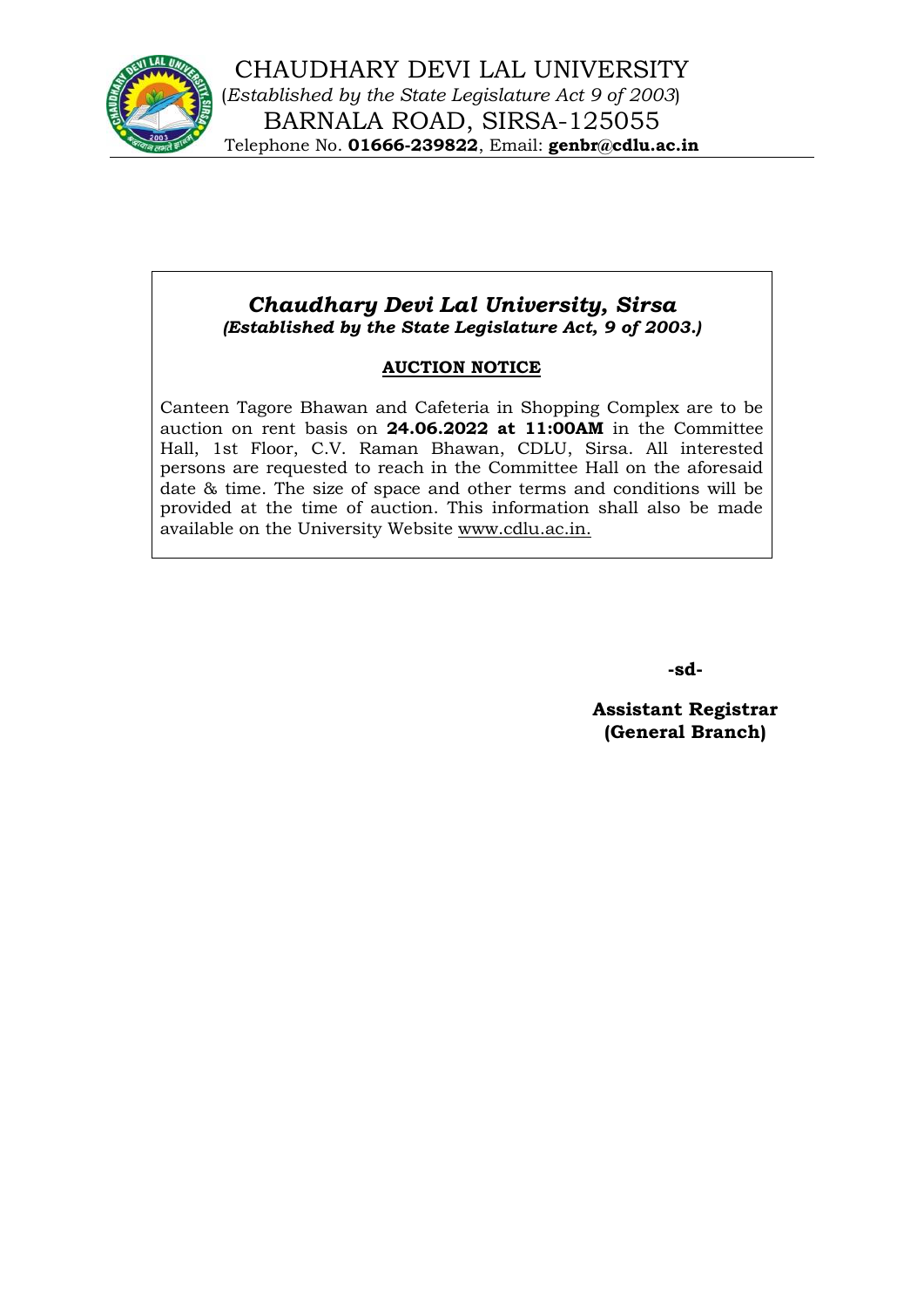

#### **TERMS & CONDITIONS FOR ALLOTMENT OF CANTEEN NEAR TAGORE BHAWAN**

- 1. For taking part in the Auction, the concerned party/person shall have to deposit a sum of ₹10,000/- as a token money at the time of auction of Canteen, Near Tagore Bhawan, CDLU, Sirsa (herein after called as '**Canteen**'). The minimum reserve rent shall be  $\overline{210,000}$ /- per month + GST 18% extra. The successful bidder shall have to deposit a refundable EMD of ₹50,000/- for allotment of Canteen which shall be refunded after successful completion of the license/contract period. The token money (i.e.  $\overline{\xi}10,000$ )-) of unsuccessful bidder will be returned on the spot after the bid. However, in case of successful bidder(s), the token money  $\text{\textdegree{10,000}}$  - will be adjusted in EMD and receipt of EMD for ₹50,000/- will be issued after receiving remaining ₹40,000/- on the spot after completion of bid subject to entire satisfaction of the University Authorities and after clearing all pending dues.
- 2. The organization/agency/proprietor/bidder should submit an affidavit duly attested by Notary/Magistrate for not having been blacklisted/ debarred by any State Govt. or Central Govt. Department/Organization/ Institution before starting of Bid.
- 3. The successful organization/agency/proprietor/bidder shall display the name of the firm as display board on top of the Canteen.
- 4. The highest bidder for the rent will be allotted Canteen. The successful bidder shall have to deposit the whole amount of rent of the complete year plus applicable taxes i.e. 18% GST etc. in advance within 7 days of receipt of allotment letter failing which his allotment will be cancelled and his EMD of  $\text{\textsterling}50,000$ /- shall be forfeited. Drinking water charges will be made @  $\text{\textsterling}100$ /per month as lump sum charges. Allottee will deposit the water charges of the complete year in advance. Canteen will be leased out for one year on rent basis in the 1st instance which may be extended further on year to year basis. Such extension can be allowed by increasing the rent  $@10\%$  extra of the rent reserved as per highest bid after receiving the request of the allottee and considered by the University Authority with advance payment of rent and water charges as mentioned above.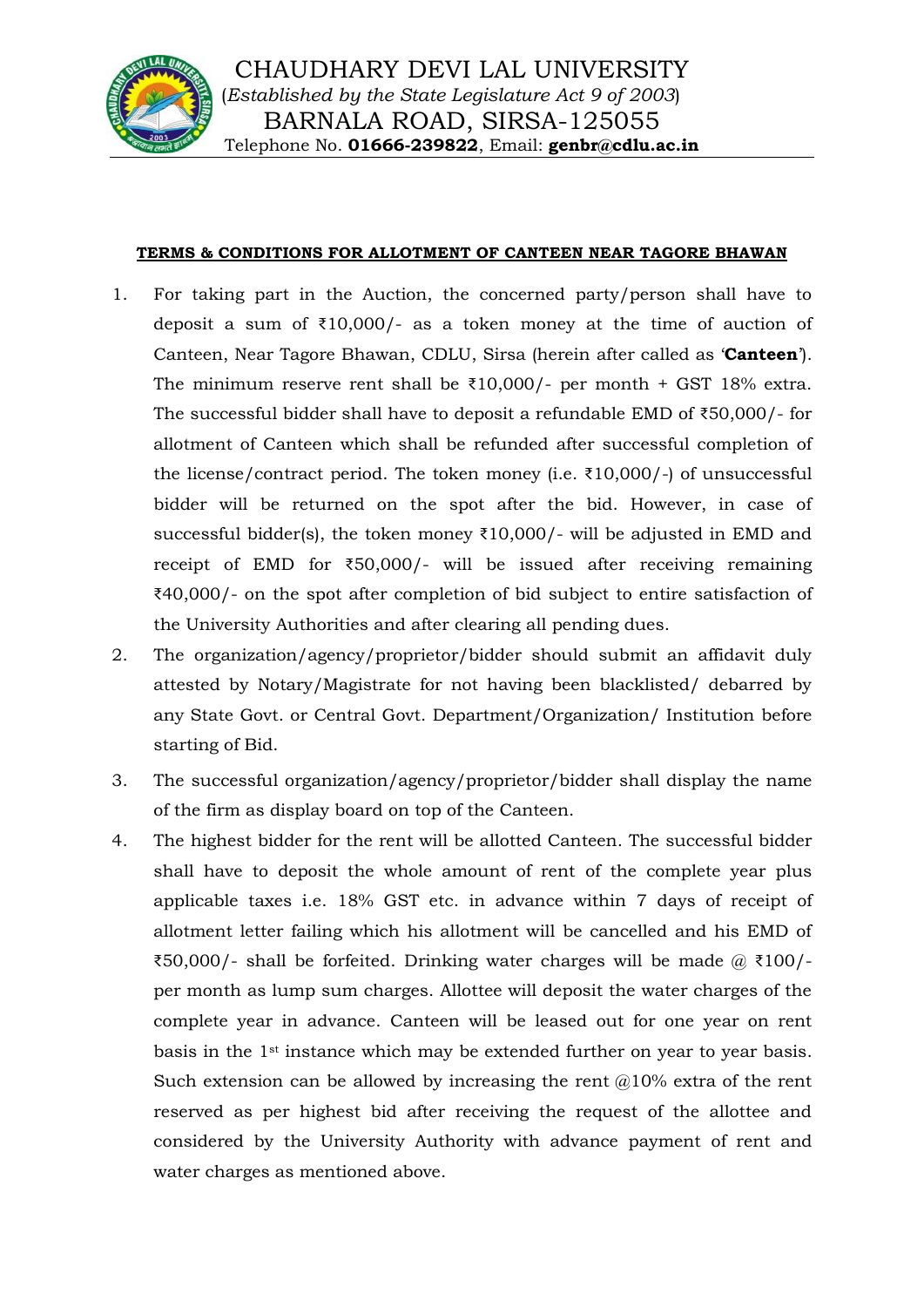

- 5. An agreement shall be prepared & signed between Allottee and the Registrar of the University on a stamp paper costing of  $\overline{\tau}100$ /- provided by the allottee within 07 days from the date of issue of the allotment letter. The Allottee will pay all the expenses, stamp duty and other expenses required to be paid on account of legal formalities prescribed under law at the time being or in future.
- 6. The canteen entrusted to the allottee will be utilized for the purpose, it has been allotted and would be kept in perfect sanitary conditions and will maintain the University property in good conditions. After termination/completion of the allotment license period the canteen shall be handed over back to the University within 03 days in the same condition and with all the fittings and fixtures facilities as provided by the University to be provided in due course during the allotment period. The time of above said three days shall be only for vacation of canteen and allottee shall not run the business of any kind during said three days.
- 7. Allottee shall occupy the canteen provided by the University for running the said business to the satisfaction of the University authorities.
- 8. Allottee shall make satisfactory and adequate seating arrangements for the customers. The items/articles to be served or sold at reasonable rates on quality basis. The allottee shall display the rate list on appropriate place. Allottee shall also provide a complaint and suggestion box at the canteen that will be opened for inspection by the representative of the University. University reserves the right to exercise check in any form at any time.
- 9. On request of the allottee, electricity connection will be provided as per availability. The allottee has to install his own electric meter after getting the same inspected from Construction Branch, CDLU, Sirsa. The allottee shall pay the monthly electricity charges on actual consumption basis as per prevailing rates in CDLU, Sirsa within 07 working days of receipt of electricity bill, failing which electricity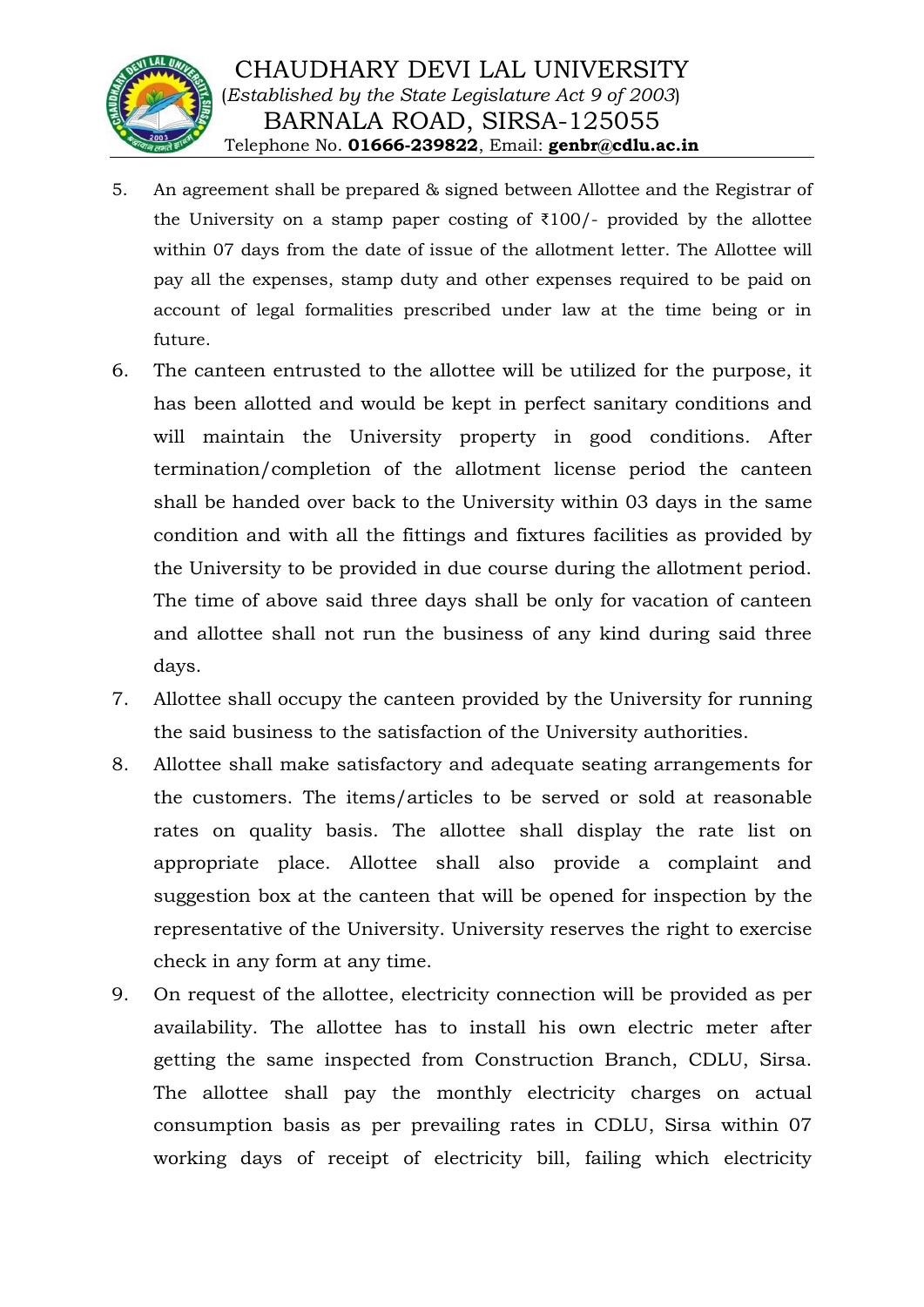

# CHAUDHARY DEVI LAL UNIVERSITY (*Established by the State Legislature Act 9 of 2003*) BARNALA ROAD, SIRSA-125055 Telephone No. **01666-239822**, Email: **genbr@cdlu.ac.in**

connection will be disconnected and a fine  $\omega$  ₹20/- per day (after the lapse of above said 07 days) till date of deposit of charges shall be charged.

The electricity connection can be got restored by the allottee on payment of ₹200/- (restoration charges) and all previous electricity dues along with fine (if any).

- 10. University reserves the right to exercise check in any form at any time. In case any complaint/default/deterioration of required quality or otherwise is observed, the allottee shall be liable to pay reasonable penalty levied by the University after notice and shall have to deposit the penalty amount within a week from the date of issue of such orders.
- 11. Subletting of the canteen shall not be allowed at any stage. General Power of Attorney will not be acceptable in the said allotment.
- 12. Allottee shall not make any addition/alterations in the Canteen without prior written approval of the University. The allottee will be liable to pay the damage or harm caused to the University property/Customer due to act/negligence of allottee or his employee(s) at any point of time. University reserves the right to cancel the allotment on this ground after giving one month notice and have the right to get the canteen vacated for infringement of agreement/terms & conditions or in the interest of University. In case the canteen is not vacated within one month after receiving the notice, the allottee shall not run the business of any kind in canteen and a penalty  $\omega$  ₹500/- per day will be charged till vacation of canteen.
- 13. Allottee will not encroach the University premises beyond the allotted space at any cost. Allottee will not stock any empty packaging cases, baskets or any other material on the roof of the canteen or in the open space outside the canteen allotted to him.
- 14. In case the allottee want to vacate the canteen (not before passing of three months from the date of taking the possession), the allottee will have to give one month notice or one month rent in lieu of the notice period.
- 15. In case of any dispute, which is not covered in the terms and conditions/agreement, the matter will be referred to the Vice-Chancellor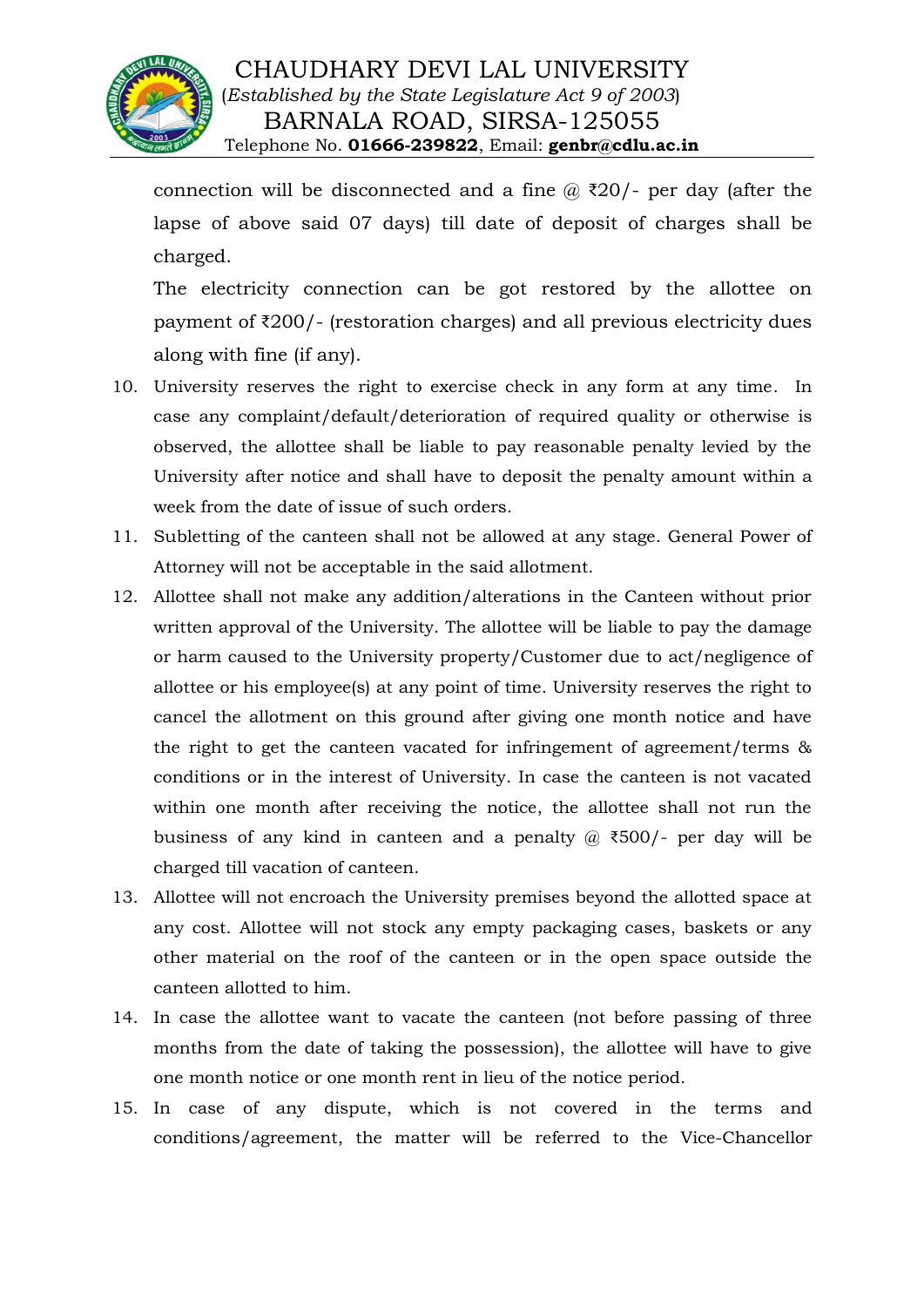

whose decision shall be final and all the legal matters will be come under jurisdiction of Courts at Sirsa only.

- 16. Allottee will be fully responsible for good conduct and character of his workers and to keep the servants with neat and clean clothes preferably in proper clean and washed uniform. Child labour as per Govt. norms is strictly prohibited.
- 17. The sale and consumption of smoking things and alcohol narcotics of all types are completely prohibited at the campus.
- 18. Timing of opening the canteen is fixed i.e. from 07.00AM to 07.00PM (Summer) and from 07.00 AM to 06.30 PM (Winter). However, on demand of the students timing can be extended for closing on the recommendation of the DSW and Estate Officer, CDLU, Sirsa.
- 19. The places are in the University premises and thus directions of the University issued from time to time must be complied with by the bidder.
- 20. Illegal activity, act, articles, items on the place/by the bidder/employee of the bidder will be strictly prohibited and in case of failure, punitive and legal action including vacation of premise will warrant.
- 21. The activities at the places to be run by following the rules, regulations issued from time to time by the Govt. /Concerned office.
- 22. The university shall not be responsible in any manner for the losses incurred during license period to the bidder due to force major as War, riots, pandemic, earthquakes, hurricanes, lightning, and explosions, energy blackouts, unexpected legislation, lockouts, slowdowns, strikes etc. etc.
- 23. University is an education institute and thus noise, nuisance and unwanted gathering of outsider strictly prohibited.
- 24. The university has no liability regarding debit/credit transaction of the bidder with anyone.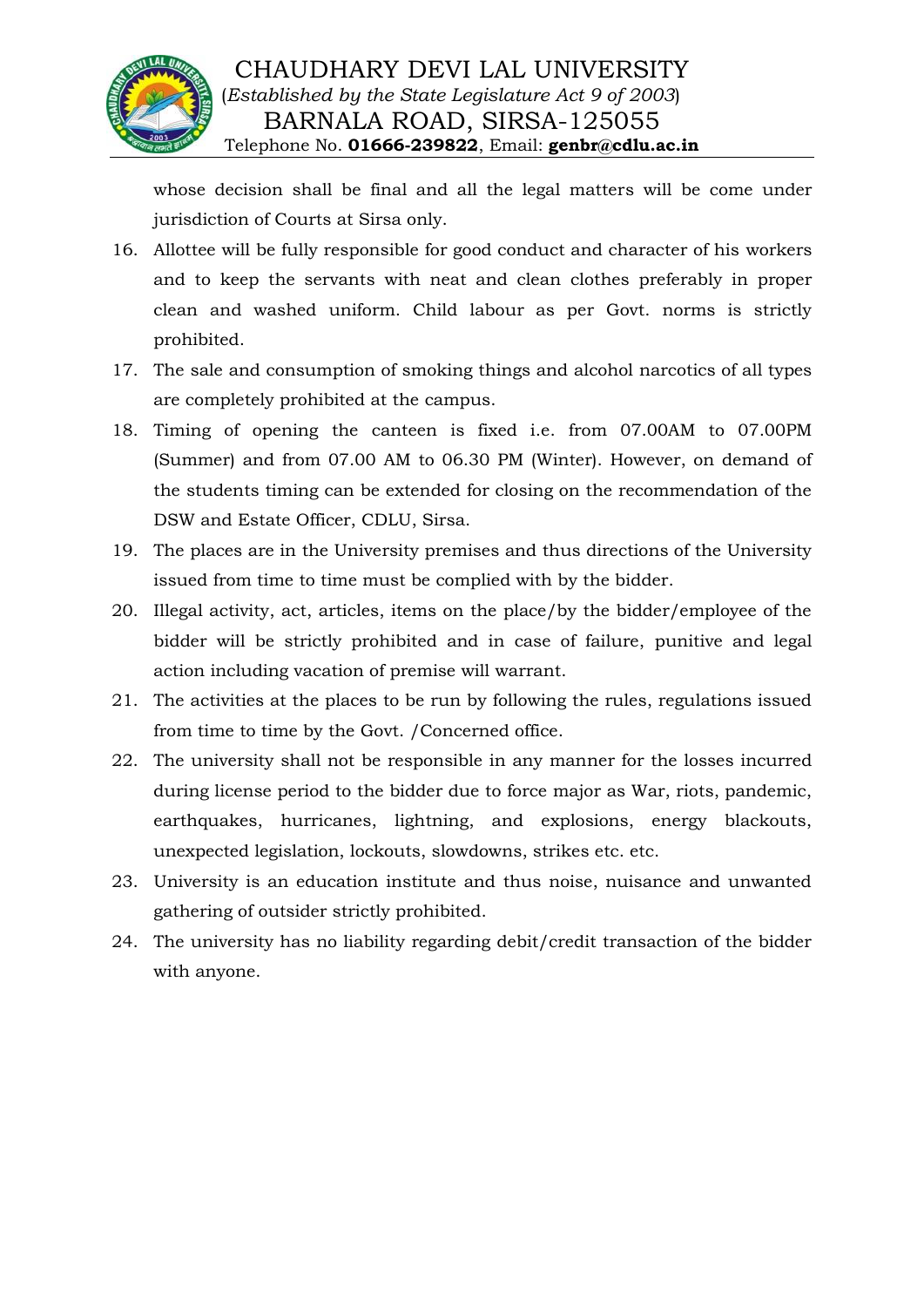

### **TERMS & CONDITIONS FOR ALLOTMENT OF CAFETERIA**

1. The cafeteria in the shopping complex of CDLU, Sirsa will be auctioned on rent basis The detail of location of Cafeteria is given as under:-

| Sr. No. | Type of Cafeteria and Size in Mtr.<br>location  |                                                                                                                                                                                                          |
|---------|-------------------------------------------------|----------------------------------------------------------------------------------------------------------------------------------------------------------------------------------------------------------|
| 1.      | Cafeteria (Ground Floor<br>in shopping complex) | Dinning Hall –<br>1)<br>$10.43x16.605=173.190$ Sq. m.<br>Kitchen –<br>11)<br>$10.430x6.535=68.160$ Sq. m.<br>iii) Store $-2.595x3.950=10.250$ Sq. m<br>iv)<br>Washing Area –<br>$3.66x3.95=14.95$ Sq. m. |
|         |                                                 | Open $+$ S. Toilet $-$<br>V)<br>3.945x4.06=16.036 Sq. m.<br>Open Courtyard -<br>V1<br>23.60x12.50M=295.00 Sq. m.                                                                                         |

For taking part in the Auction, the concerned party/person shall have to deposit a sum of ₹20,000/- as a token money at the time of auction of Cafeteria, Near Tagore Bhawan, CDLU, Sirsa (herein after called as **'Cafeteria**'). The minimum reserve rent shall be  $\overline{\tau}20,000$ /- per month + GST 18% extra. The successful bidder shall have to deposit a refundable EMD of ₹1,00,000/- for allotment of Cafeteria which shall be refunded after successful completion of the license/contract period. The token money (i.e. ₹20,000/-) of unsuccessful bidder will be returned on the spot after the bid. However, in case of successful bidder(s), the token money  $\bar{\chi}$ 20,000/- will be adjusted in EMD and receipt of EMD for  $\overline{\epsilon}1,00,000$ /- will be issued after receiving remaining ₹80,000/- on the spot after completion of bid subject to entire satisfaction of the University Authorities and after clearing all pending dues.

- 2. The organization/agency/proprietor/bidder should submit an affidavit duly attested by Notary/Magistrate for not having been blacklisted/ debarred by any State Govt. or Central Govt. Department/Organization/ Institution **before starting of Bid.**
- 3. The successful organization/agency/proprietor/bidder shall display the name of the firm as display board on top of the Cafeteria.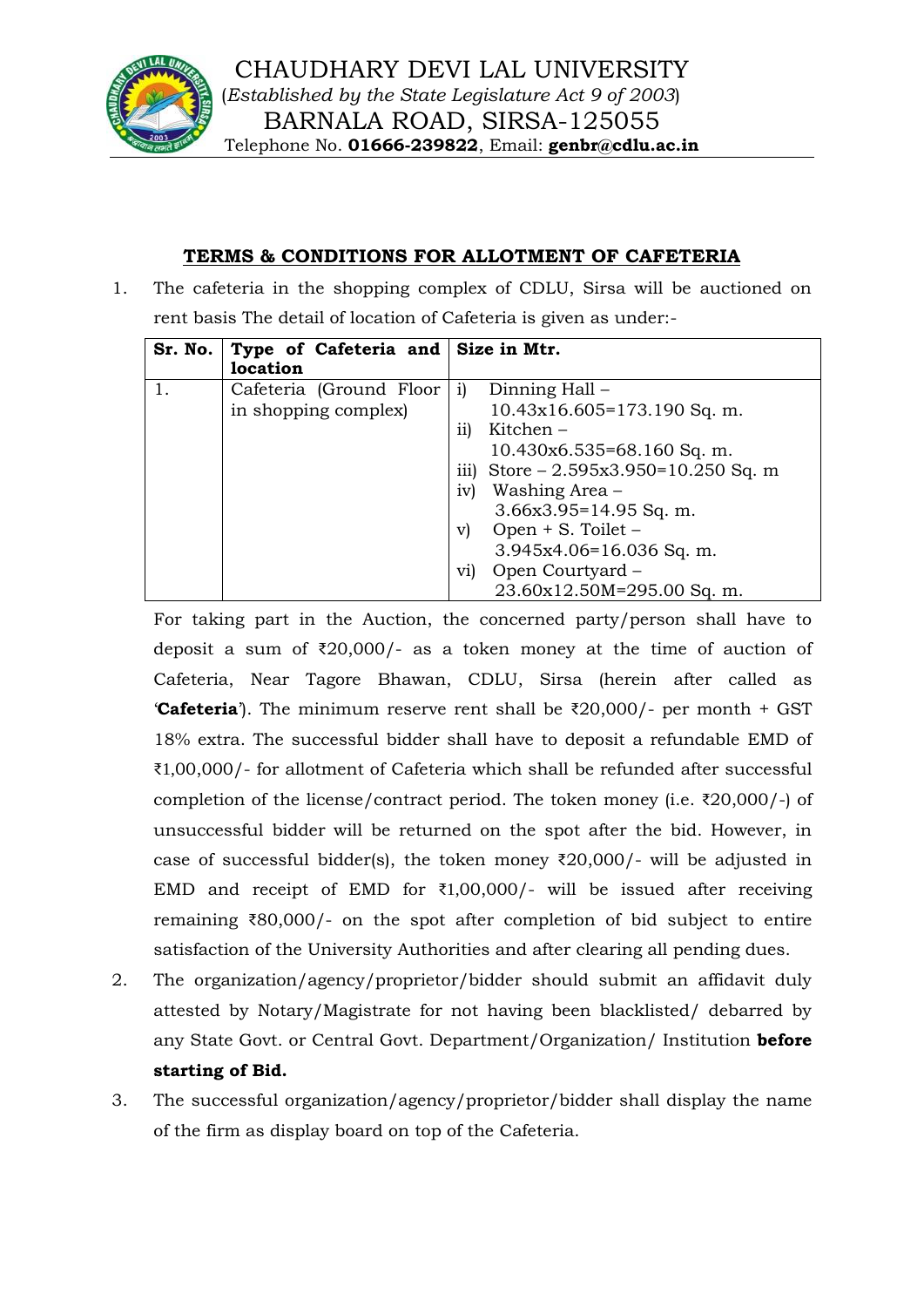

- 4. The highest bidder for the rent will be allotted Cafeteria. The successful bidder shall have to deposit the whole amount of rent of the complete year plus applicable taxes i.e. 18% GST etc. in advance within 7 days of receipt of allotment letter failing which his allotment will be cancelled and his EMD of  $\text{\textsterling}1,00,000$ /- shall be forfeited. Drinking water charges will be made @  $\text{\textsterling}300$ /per month as lump sum charges. Allottee will deposit the water charges of the complete year in advance. Cafeteria will be leased out for one year on rent basis in the 1st instance which may be extended further on year to year basis. Such extension can be allowed by increasing the rent  $@10%$  extra of the rent reserved as per highest bid after receiving the request of the allottee and considered by the University Authority with advance payment of rent and water charges as mentioned above.
- 5. An agreement shall be prepared & signed between Allottee and the Registrar of the University on a stamp paper costing of  $\overline{\xi}100$ /- provided by the allottee within 07 days from the date of issue of the allotment letter. The Allottee will pay all the expenses, stamp duty and other expenses required to be paid on account of legal formalities prescribed under law at the time being or in future.
- 6. The Cafeteria entrusted to the allottee will be utilized for the purpose, it has been allotted and would be kept in perfect sanitary conditions and will maintain the University property in good conditions. After termination/completion of the allotment license period the Cafeteria shall be handed over back to the University within 03 days in the same condition and with all the fittings and fixtures facilities as provided by the University to be provided in due course during the allotment period. The time of above said three days shall be only for vacation of Cafeteria and allottee shall not run the business of any kind during said three days.
- 7. Allottee shall occupy the Cafeteria provided by the University for running the said business to the satisfaction of the University authorities.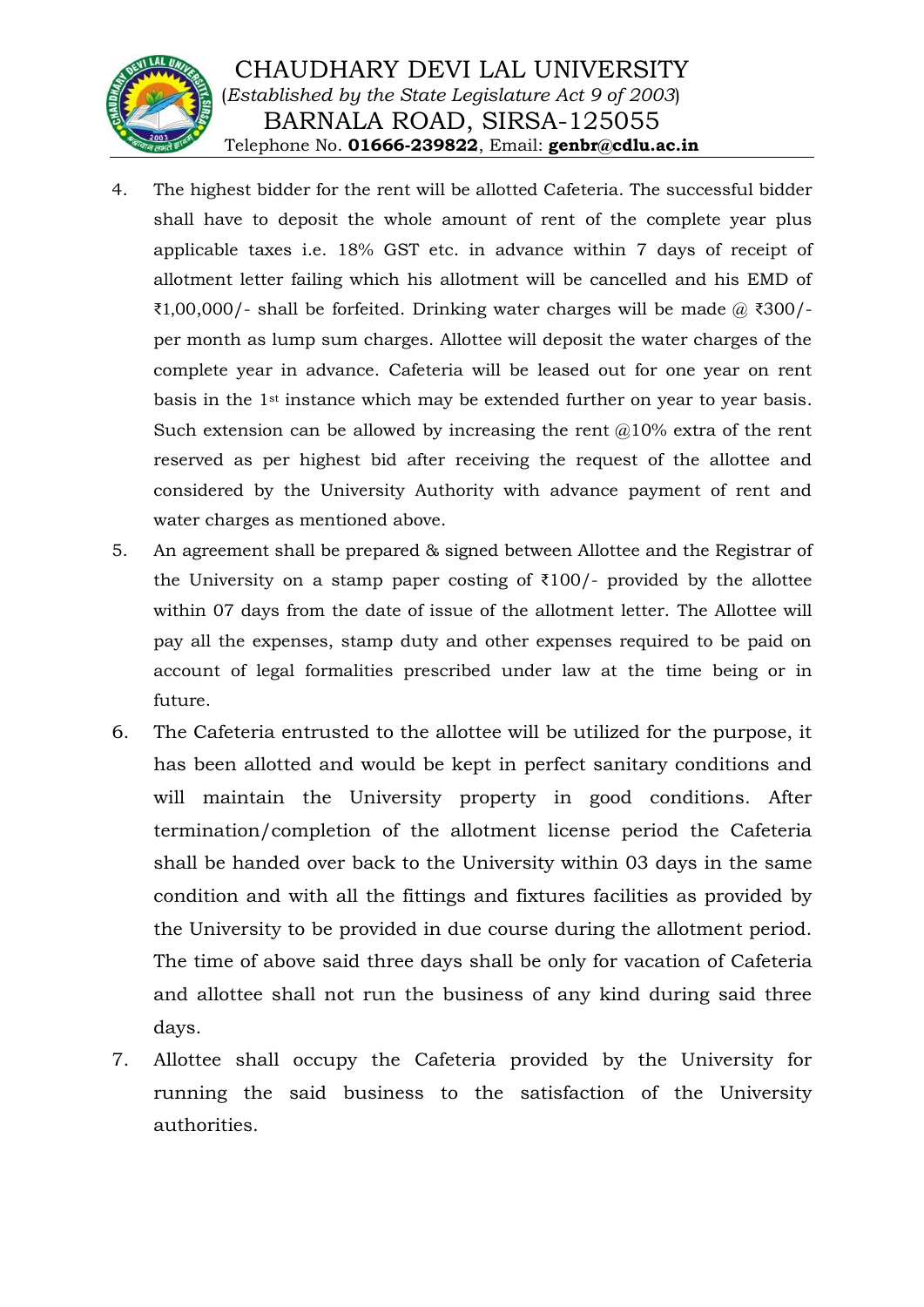

- 8. Allottee shall make satisfactory and adequate seating arrangements for the customers. The items/articles to be served or sold at reasonable rates on quality basis. The allottee shall display the rate list on appropriate place. Allottee shall also provide a complaint and suggestion box at the Cafeteria that will be opened for inspection by the representative of the University. University reserves the right to exercise check in any form at any time.
- 9. On request of the allottee, electricity connection will be provided as per availability. The allottee has to install his own electric meter after getting the same inspected from Construction Branch, CDLU, Sirsa. The allottee shall pay the monthly electricity charges on actual consumption basis as per prevailing rates in CDLU, Sirsa within 07 working days of receipt of electricity bill, failing which electricity connection will be disconnected and a fine  $\omega$  ₹20/- per day (after the lapse of above said 07 days) till date of deposit of charges shall be charged.

The electricity connection can be got restored by the allottee on payment of ₹200/- (restoration charges) and all previous electricity dues along with fine (if any).

- 10. University reserves the right to exercise check in any form at any time. In case any complaint/default/deterioration of required quality or otherwise is observed, the allottee shall be liable to pay reasonable penalty levied by the University after notice and shall have to deposit the penalty amount within a week from the date of issue of such orders.
- 11. Subletting of the Cafeteria shall not be allowed at any stage. General Power of Attorney will not be acceptable in the said allotment.
- 12. Allottee shall not make any addition/alterations in the Cafeteria without prior written approval of the University. The allottee will be liable to pay the damage or harm caused to the University property/Customer due to act/negligence of allottee or his employee(s) at any point of time. University reserves the right to cancel the allotment on this ground after giving one month notice and have the right to get the Cafeteria vacated for infringement of agreement/terms &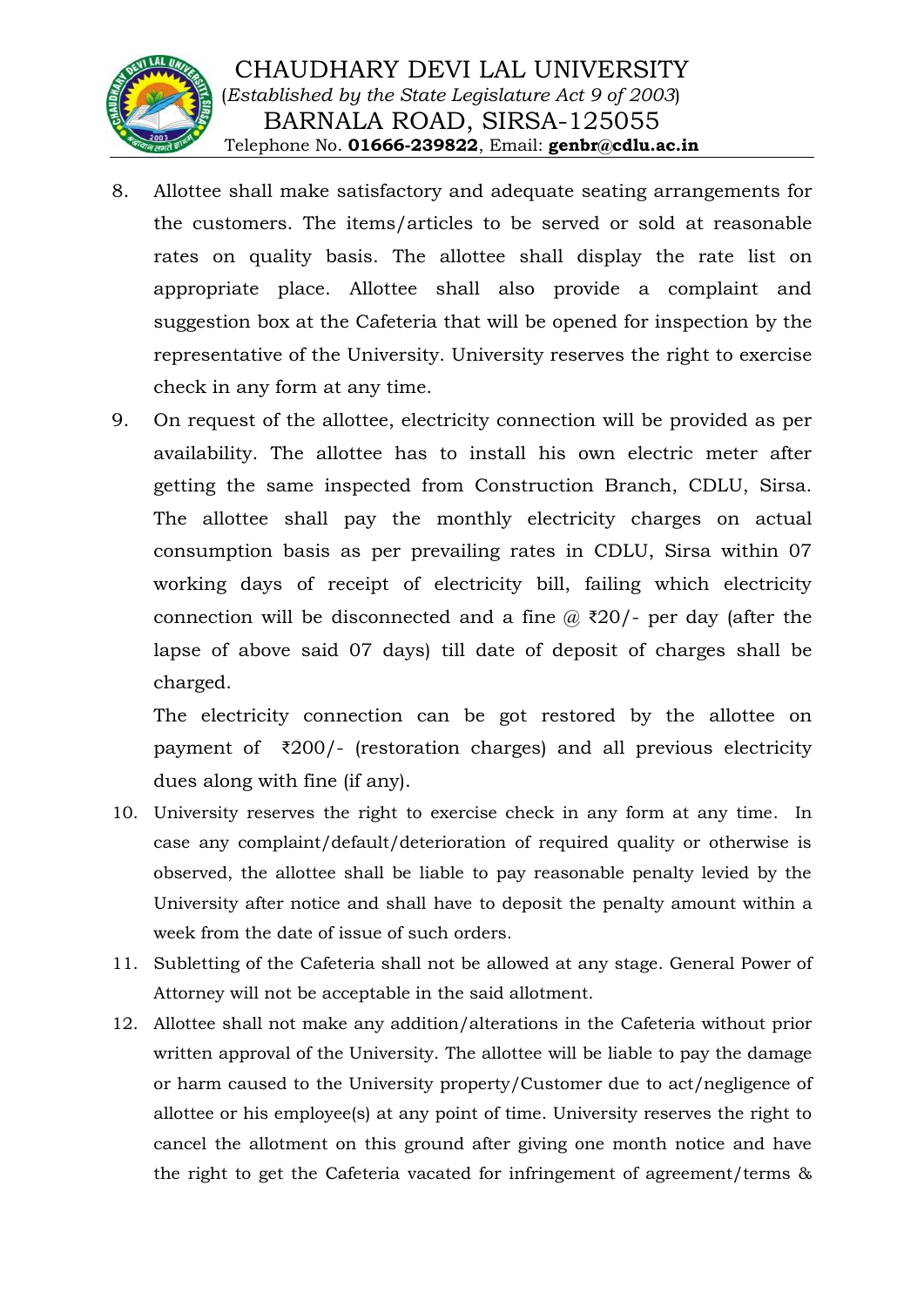

conditions or in the interest of University. In case the Cafeteria is not vacated within one month after receiving the notice, the allottee shall not run the business of any kind in Cafeteria and a penalty  $\omega$  ₹1,000/- per day will be charged till vacation of Cafeteria.

- 13. Allottee will not encroach the University premises beyond the allotted space at any cost. Allottee will not stock any empty packaging cases, baskets or any other material on the roof of the Cafeteria or in the open space outside the Cafeteria allotted to him.
- 14. In case the allottee want to vacate the Cafeteria (not before passing of three months from the date of taking the possession), the allottee will have to give one month notice or one month rent in lieu of the notice period.
- 15. In case of any dispute, which is not covered in the terms and conditions/agreement, the matter will be referred to the Vice-Chancellor whose decision shall be final and all the legal matters will be come under jurisdiction of Courts at Sirsa only.
- 16. Allottee will be fully responsible for good conduct and character of his workers and to keep the servants with neat and clean clothes preferably in proper clean and washed uniform. Child labour as per Govt. norms is strictly prohibited.
- 17. The sale and consumption of smoking things and alcohol narcotics of all types are completely prohibited at the campus.
- 18. Timing of opening the Cafeteria is fixed i.e. from 07.00AM to 07.00PM (Summer) and from 07.00 AM to 06.30 PM (Winter). However, on demand of the students timing can be extended for closing on the recommendation of the DSW and Estate Officer, CDLU, Sirsa
- 19. The places are in the University premises and thus directions of the University issued from time to time must be complied with by the bidder.
- 20. Illegal activity, act, articles, items on the place/by the bidder/employee of the bidder will be strictly prohibited and in case of failure, punitive and legal action including vacation of premise will warrant.
- 21. The activities at the places to be run by following the rules, regulations issued from time to time by the Govt. /Concerned office.